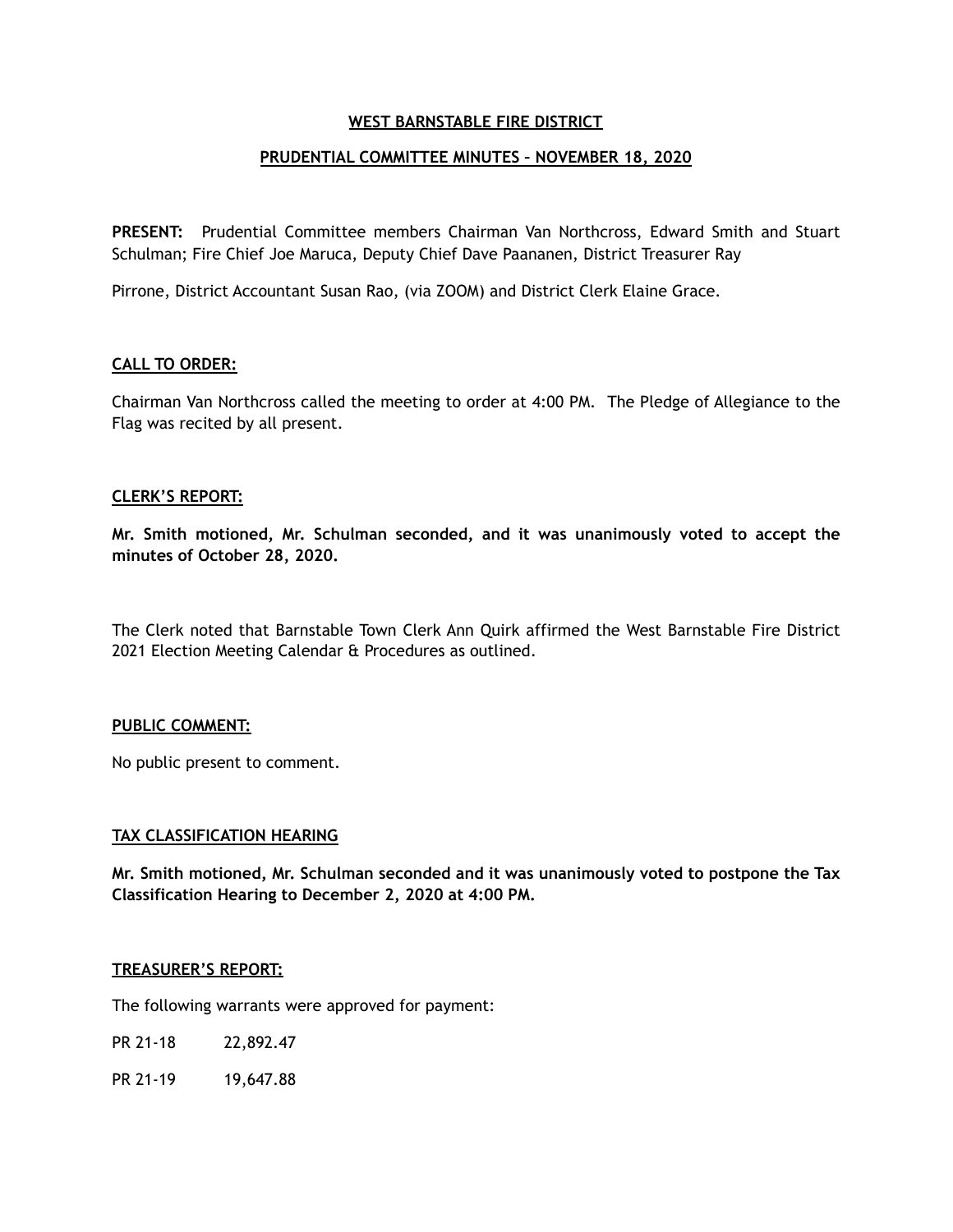PR 21-20 15,740.11 AP 21-11 25,955.41 AP 21-12 13,957.56

Mr. Pirrone noted that tax collections have declined – District Account Susan Rao advised it is about 7% down from last year. Mr. Pirrone said there is some softness, and a quasi-shutdown again could impact collections. The Town's Assistant Tax Collector advised property owners have been slow in paying 2020 tax bills. Mr. Pirrone advised no alarm yet.

The District is on budget and in good shape. The auditors are waiting for the OPEB figures – have not received the information yet. The bank accounts have been reconciled and fund balances are 1.4 million as of October 31, 2020. Ambulance billing jumped up in October, we are three calls behind last October.

Overall, the department is 53 transports behind last year. However, revenue is up 37%.

### **FIRE CHIEF'S ANNUAL REVIEW:**

Prudential Committee members conducted the Chief's Annual Review using the Performance Review document. The Chief scored 132 out of 132 – 100%. The Chief addressed the Prudential Committee about some of his concerns – failing to recruit women and candidates in the 30's-40's. Although the department does a lot of recruitment/training, most recruits are young men in the 20's. The Chief also is concerned about not being able to address some of the building maintenance issues and space concerns. As the Chief put it, he has lots of plans but his frustration is not being able to implement them. Space is a big concern for vehicles as well as personnel.

The Chief also feels that his job description and annual review document should be discussed and reviewed. The same documents have been used for a number of years and could use an upgrade. Mr. Northcross agreed and suggested it be put on the December meeting agenda.

### **FIRE DISTRICT GIFT POLICY:**

**Mr. Northcross motioned, Mr. Smith seconded, and it was unanimously voted to adopt the new Acceptance of Gifts policy as presented and to incorporate said policy into the West Barnstable Fire District Prudential Committee Operating Policies and Procedures manual.** 

# **SECOND DRAFT FY2022 BUDGET:**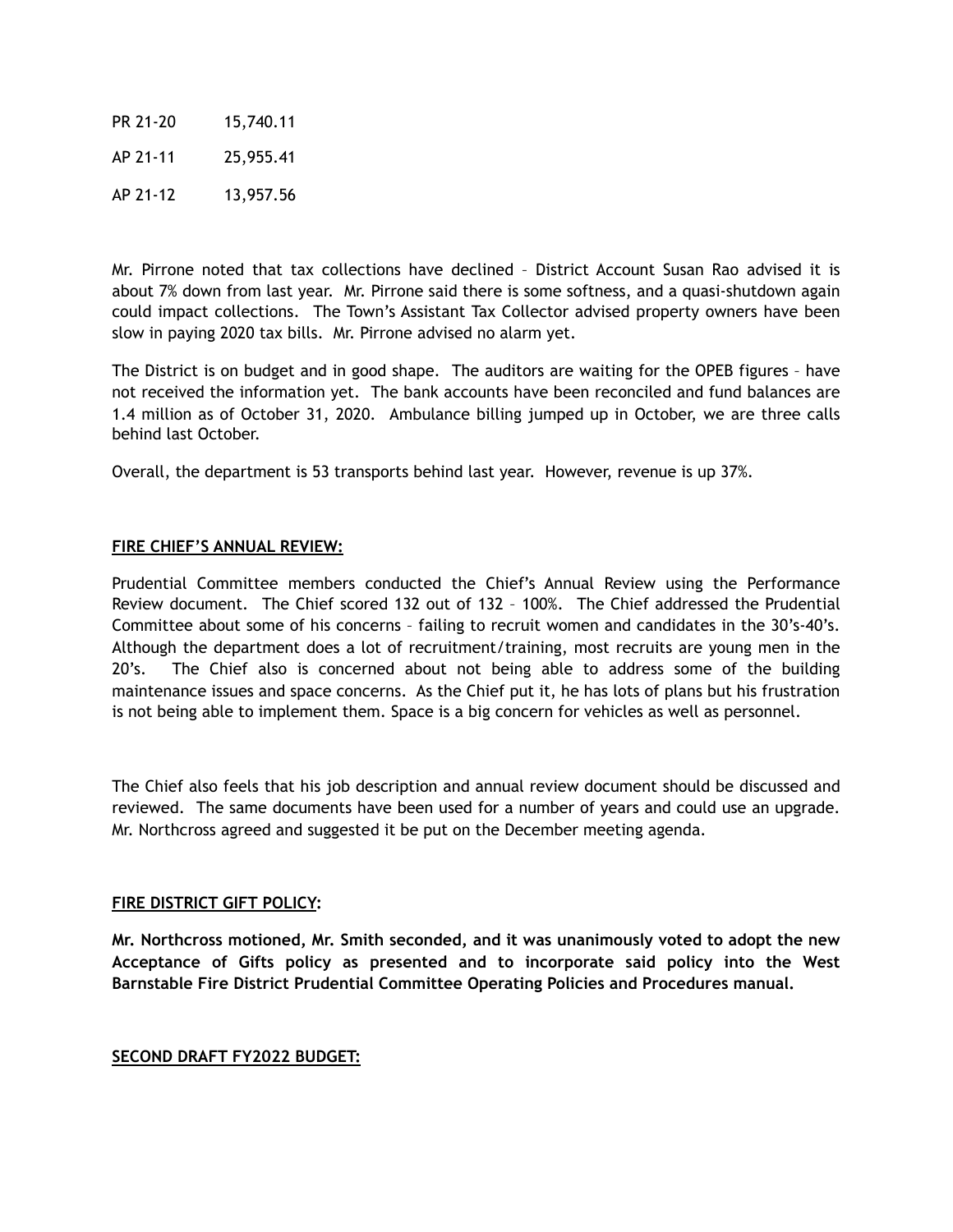Chief Maruca advised there was no second draft as of now because there are several things to think about and what direction to take. The District needs to decide how much free cash to allocate and how do we begin to reduce reliance on free cash. It's too high to be sustainable forever. Building repairs need to be made and vehicles need replacement. A new sprinkler system will run about 9,000 to 11,000. The hood above the stove is vented but has issues – the preliminary price to replace, including the cost of electrical, ceiling repairs, etc. will run \$21,000 - \$25,000 (which doesn't include the cost of prevailing wage). The vent hood is not necessary to the operation of the stove. The Department will be exploring our classification with the Barnstable building department in order to clarify the expense. Do we replace Engine-Tanker 296 now – or address it within the next two cycles? The Chief feels that we're tempting fate – and financially it's costing more and more to patch together. The Chief feels the Engine-Tanker is more important than a ladder truck to the West Barnstable community. Barnstable Fire has two ladder trucks and an auto-respond agreement with West Barnstable as needed. From the Chief's perspective, the ambulance, engine, and the engine-tanker are the front row for 99% of the department's operations.

Mr. Northcross remarked that interest rates can only go up. Replacement of the Engine-Tanker should be a priority this year. A decision should be made next month whether to go ahead now or wait and what's available for funding – free cash, Bailey Fund, Stabilization Fund, loan.

The Chief advised that the Deputy reached out to the FEMA representative as to why the West Barnstable grant to fund a replacement engine-tanker was not funded. He learned that it was kicked out early, nobody read the narrative and it didn't make it to peer review. Some of the reasons included our call volume, age of other vehicles, wrong category – the representative encouraged the Deputy to continue to apply. It suggested tweaking the application, and moving it to tanker category. He seemed confident it will make it to peer review next time.

The department will be applying for a grant to replace self-contained breathing apparatus in order to free up the use of free cash. All were replaced in 2007 so it's time.

The consensus of those present was there was work to be done on this year's budget and some tough decisions need to be made.

### **COVID-19 OPERATIONAL REPORT:**

The Chief reported a West Barnstable Fire Department officer tested positive for Covid19. In a partnership with Hyannis Fire Department, 43 West Barnstable personnel were tested on November 9, 2020. Hyannis Fire supplied the test kits, and Captain Murray drove the tests to the lab in Boston that evening. Fortunately, no additional cases were reported. The Department is sliding back to stricter protocols and limited live training. Small trainings are being done online.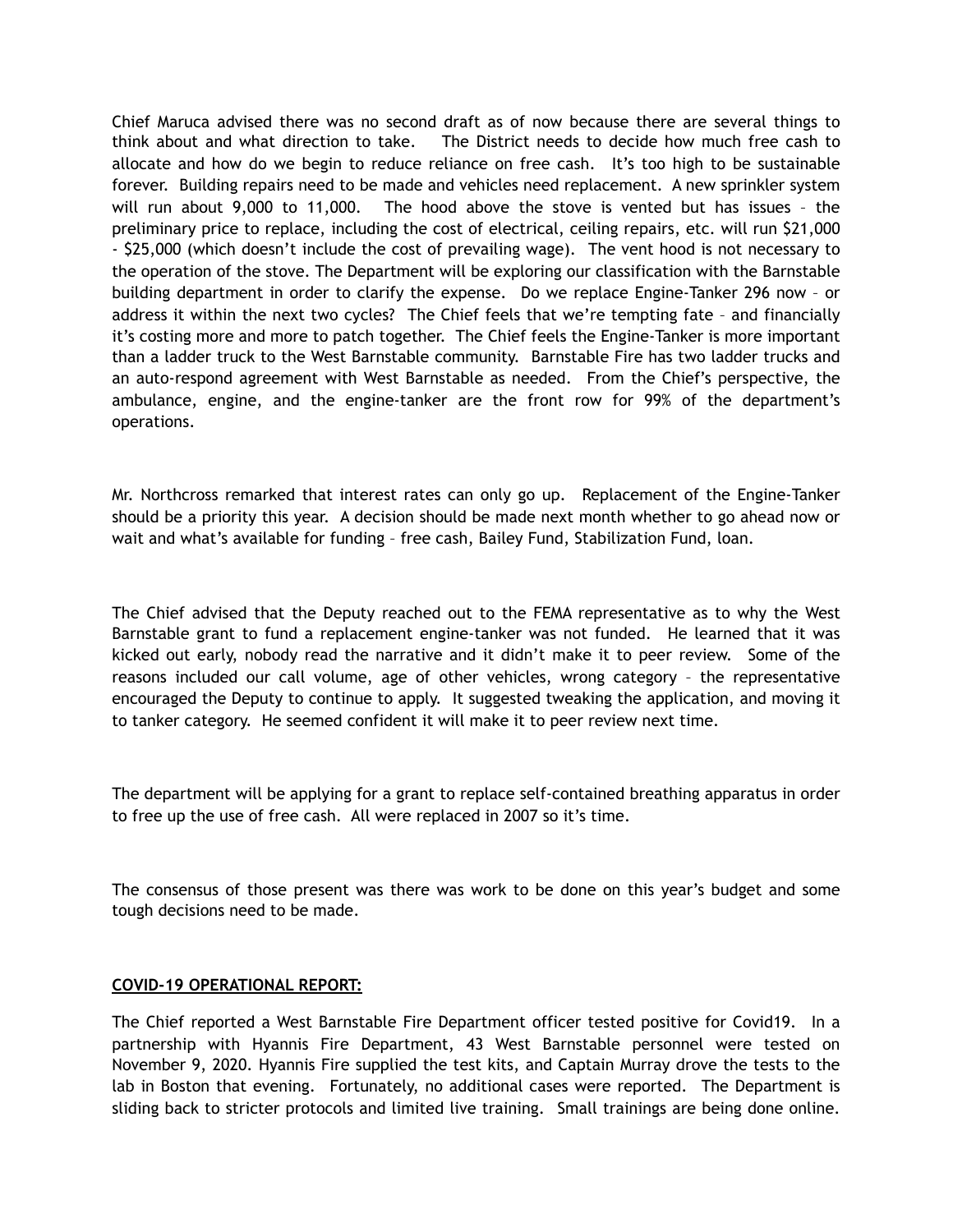Right now, outside is good – inside is bad. There are bigger positive numbers in Barnstable right now – at least 25 new cases a day and climbing. The State vaccination plan was announced yesterday – Moderna and Phizer vaccines will be available on an emergency basis in December – the Chief feels it will be a month or two before Fire Departments receive any. Hospitals, nursing homes and health care workers in urban areas will be the priority, general population probably not until May/June.

Susan Rao, District Accountant reported that FEMA/MEMA reimbursement in the amount of \$8000 is anticipated in January/February 2021. She has responded to the Town of Barnstable's request for documentation for receipt of CARES reimbursement for the Deputy Chief's salary (about \$42,000) for his deployment at the drive thru test site at Cape Cod Community College.

# **CHIEF'S REPORT:**

- A \$2000 grant application has been submitted for Wildland fire fighter equipment.
- Staff will be watching a presentation by National Grid on ZOOM tonight regarding the new gas pipeline installed on the Service Road. National Grid is hydro testing it and it will go live by December. The new pipeline will be 26" – the old pipeline which is 12" will also remain.
- The Chief has reached out to Representatives Randy Hunt and Steve Xiarhos and also Town Councilor Kris Clark regarding the Route 149 Overpass Project. He has not written a letter to the state pending more information.
- Emergency calls have lessened again it has been quiet.
- The department has lost 5 volunteers 1 to Nantucket, 2 to COMM, 1 to Sandwich and 1 due to family/work issues. The department is starting the process for a new recruit training class.
- Reverse Halloween reached about 143-44 kids more than twice the anticipated participation. Four trucks went out and the list took about two hours to complete. Mr. Schulman congratulated the Chief and his staff for reaching out to the community in such a positive and unique manner.
- Instead of Breakfast with Santa there will be a Santa Caravan through the village. The Department has teamed up with Luke's Love for this activity, which will be held on December 6, 2020 starting at 1 PM.
- The Chief has cancelled travel to Florida at Thanksgiving.
- The Deputy has been checking District streetlight has about 10% left to do only 1 needs repair.